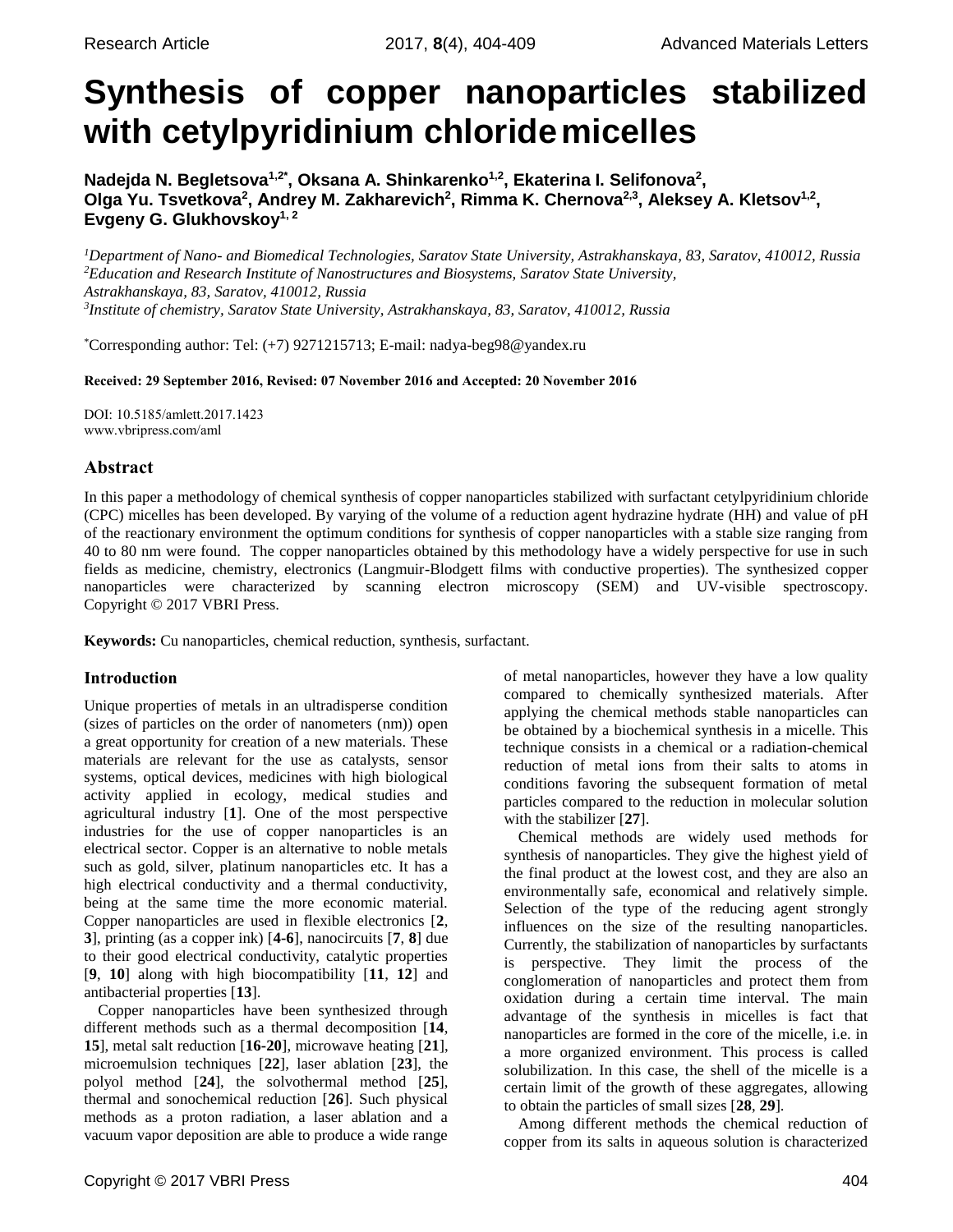Research Article **2017, 8**(4), 404-409 Advanced Materials Letters

by a high rate of the chemical reaction. As to merits of this method of chemical synthesis of nanoparticles an ability to control the growth of metal nanoparticles and aggregation by optimizing the reaction conditions (e.g., temperature, reactant concentration, micelles sizes, types of surfactants, etc.) [**30**] can be referred, which is very difficult to realize, for example, by laser ablation.

Chemical methods for producing of copper nanoparticles are based on reduction of copper from its salts. Different chemical agents can be reduction agents. Often in synthesis of copper nanoparticles borohydride is used. This synthesis has several disadvantages. The resulting nanoparticles have a low stability, are polluted of boron and adverse products of reduction. There are also methods for synthesis of copper nanoparticles with using as reductions of copper agents are ascorbic acid, hypophosphorous acid, its salts and etc. These methods are characterized by a good reproducibility and small particle size. However, use as stabilizers of different types of stabilizers influences on the physical and chemical properties and stability of nanoparticles.

The goal of these researches were the development of an optimal methodology obtaining copper nanoparticles in micellar solution of cetylpyridinium chloride (CPC) by using standard, often used reduction agent hydrazine hydrate (HH).

## **Experimental**

#### *Materials*

Copper chloride (II)  $\text{[CuCl}_2 \text{·} 2\text{H}_2\text{O}$  (Mr = 171 g/mol), cetylpyridinium chloride (CPC) is a cationogenic surfactant  $[C_{21}H_{40}CINO]$  (Mr = 357.5 g/mol) with a critical micelle concentration (CMC) =  $10^{-3}$  M, hydrazine hydrate (HH)  $[N_2H_4·H_2O]$  (Mr = 50 g/mol) (Vekton), distilled water  $[H_2O]$  and aqueous ammonia  $[NH_4OH]$ UHP 25-5 (Vekton).

#### *Material synthesis*

The copper nanoparticles were produced by means of a chemical reaction of reduction. In a separate flask, an aqueous solution of CPC  $C_{21}H_{40}CINO$  (0.01 M) was prepared. Resulting aqueous solution of  $C_{21}H_{40}CNO$  was divided in two and poured into two conical flasks of 100 ml volume. In the first flask with  $0.01$  M C<sub>21</sub>H<sub>40</sub>ClNO 0.0428 g of CuCl2∙2H2O salt with concentration of 0.01 M was added. The light blue solution was obtained. Then 5 ml of an aqueous ammonia (NH4OH) was added in order to achieve  $pH = 11$ . Solution became intensely blue and transparent to the light (**Fig. 1**(**a**)). In the second flask with 0.01 M C<sub>21</sub>H<sub>40</sub>ClNO hydrazine hydrate N<sub>2</sub>H<sub>4</sub>⋅H<sub>2</sub>O was added in different ratios (1 ml; 5 ml; 15 ml; 25 ml), and changed values of pH of the reactionary environment (9 and 11) for detecting optimal synthesis. In a water solution with CPC the HH dissolved with generate the heat. In the second flask the color of a solution became light yellow (**Fig. 1**(**b**)). Solutions of the first and second flasks solutions were merged being constantly stirred. Solution became light yellow (**Fig. 1**(**c**)).



**Fig. 1.** Images of original solutions: (a) flask 1; (b) flask 2; (c) after mixing of solutions 1 and 2.

Then the resulting solution was stirred for 2 hours using thermal magnetic stirrer at 500 r/min and at a temperature 30 °C. Every 10 minutes the record of the aqueous solution color was made. This color changed from light yellow to brown (**Fig. 2**).

For identification of nanoparticles in the product of synthesis absorption spectrum was obtained in the wavelength range from 500 to 750 nm. Reduction of copper ions is manifested in the absorption spectrums of the system by advent of maximum average intensity in the wavelength range from 580 to 600 nm [**31**].

Reduction of copper by means of HH proceeds according to the chemical reaction (**1**),

$$
Cu^{2+} + N_2H_4 + 4OH = 2Cu + N_2 + 4H_2O
$$
 (1)

In analyzing of the synthesis products by means of SEM, it was found, that the visualization of copper nanoparticles was hampered existence of large quantities of surfactants on the substrate. For obtaining a quality images of the surface morphology and the elemental (chemical) composition of copper nanoparticles by means of SEM was conducted a sample preparation of the final solution according to the following scheme. Sample of solution of the synthesis product was selected in quantities of 1 ml and placed in epindorf tube. Then 0.5 ml of distilled water was added. It was centrifuged for 5 minutes at 5000 r/min. Further, decantation of the solution in a volume of 0.5 ml was performed with followed addition of distilled water of the same volume. Centrifuged again. This operation was repeated 6 times. The resulting solution containing copper nanoparticles was applied to a silicon substrate and was heated at a temperature 100 °C for 5 and 30 minutes.



**Fig. 2**. The change of color of the obtained solution during a two-hour mixing.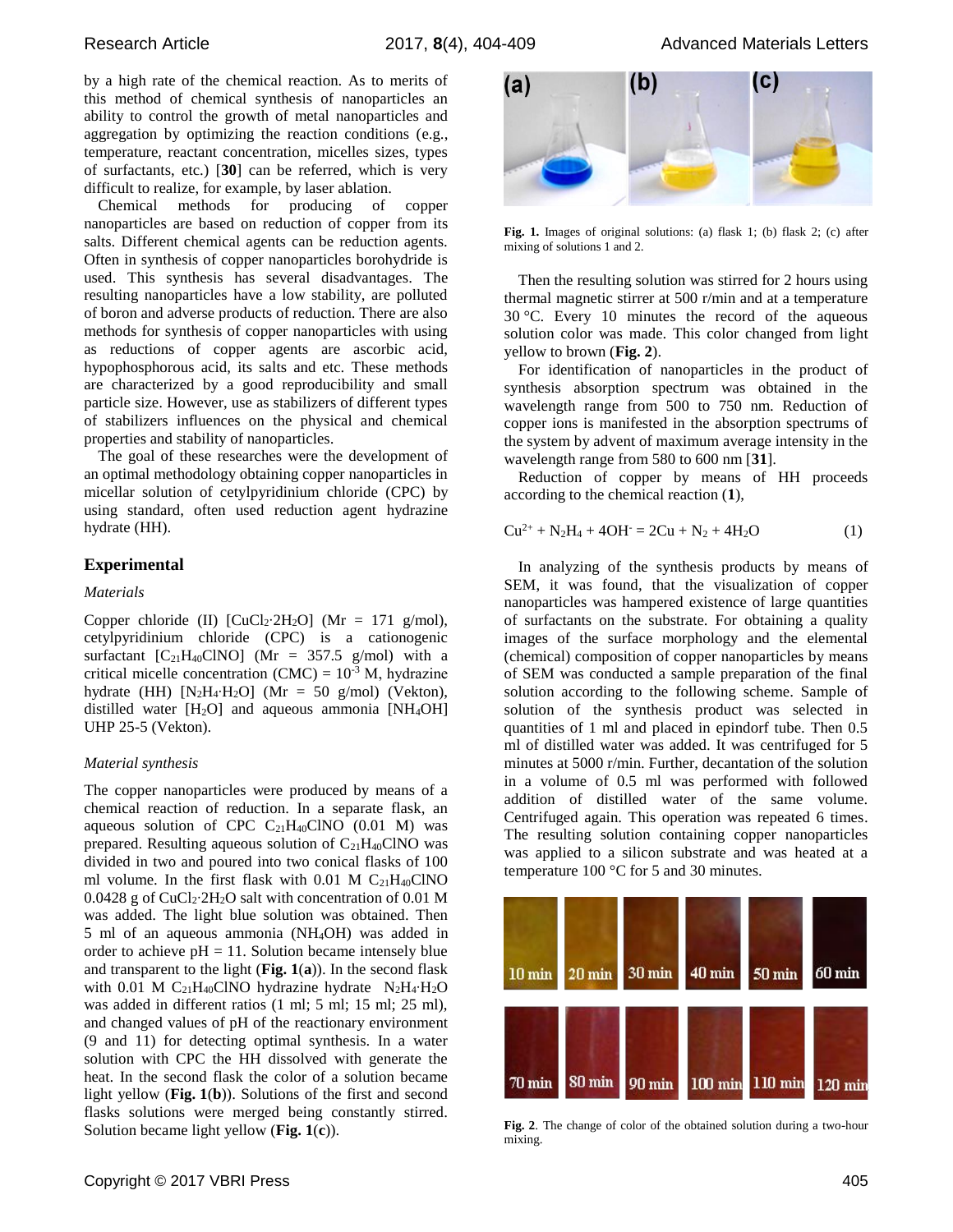#### *Characterizations*

Solution mixing during the process of copper nanoparticles synthesis and heating the substrate with copper nanoparticles on silicon substrate was performed using ICA RCT basic magnetic stir bar. Centrifugation of copper nanoparticles was performed using Elmi СМ-70М centrifuge. The morphology of a surface and the chemical composition were determined by means of the scanning electronic microscope (SEM) (Tescan Mira II LMU) in the mode of detecting of secondary electrons (SE) (at 30 kV). UV-visible absorption spectra were registered on the spectrophotometer (SHIMADZU UV-2550) in the range of lengths of waves from 500 to 750 nm. All measurements were made at usual conditions.

#### **Results and discussion**

For the choice of an optimum methodology of synthesis of copper nanoparticles the studies were conducted at various volume of 1; 5; 15; 25 ml HH and value of  $pH =$ 11 of the reactionary environment being constantly stirred for 2 hours at temperature 30 °C.



**Fig. 3**. (a-1) and (a-2) SEM images, (a-3) UV-visible spectrum of copper nanoparticles synthesized with 1 ml N<sub>2</sub>H<sub>4</sub>⋅H<sub>2</sub>O. (b-1) and (b-2) SEM images, (b-3) UV- visible spectrum of copper nanoparticles synthesized with 5 ml N<sub>2</sub>H<sub>4</sub>⋅H<sub>2</sub>O. (c-1) and (c-2) SEM images, (c-3) UV- visible spectrum of copper nanoparticles synthesized with 15 ml N<sub>2</sub>H<sub>4</sub>⋅H<sub>2</sub>O. (d-1) and (d-2) SEM images, (d-3) UV- visible spectrum of copper nanoparticles synthesized with 25 ml  $N_2H_4$ ⋅H<sub>2</sub>O.

**Fig. 3**(**a-1**) and (**a-2**) shows SEM images of copper particle size from 55 nm to several micrometers obtained at 1 ml N2H4∙H2O. **Fig. 3**(**a-3**) represents the UV-visible absorption spectrum without the pronounced peak. At this volume of HH the peak was not detected, which is related

to the adsorption of copper plaque on the flask walls while stirring solution on magnetic stirrer. **Fig. 3**(**b-1**) and (**b-2**) shows SEM images of copper particle size from 100 nm to several micrometers obtained at 5 ml N<sub>2</sub>H<sub>4</sub>⋅H<sub>2</sub>O. These particles are uniformly arranged on a substrate and have the form of irregular polyhedrons with different shapes. **Fig. 3**(**b-3**) represents the UV-visible absorption spectrum with pronounced peak at 598 nm, which confirms the presence of copper particles in the solution. **Fig. 3**(**c-1**) and (**c-2**) shows SEM images of copper particles produced at 15 ml N2H4∙H2O. **Fig. 3**(**c-3**) represents the UV-visible absorption spectrum with pronounced peak at 585 nm, which confirms the presence of copper nanoparticles in the solution. **Fig. 3**(**d-1**) and (**d-2**) shows SEM images of copper particles having an average size from 40 to 80 nm obtained with 25 ml N2H4∙H2O. These particles have mostly spherical shape and they can be found on the entire substrate. **Fig. 3**(**d-3**) represents the UV-visible absorption spectrum with a pronounced peak at 585 nm, which confirms the presence of copper nanoparticles in the solution.

In experimental studies the optimum synthesis condition was detected at volume of 25 ml HH, at the same time the final solution is characterized by a number of features. Surfactant form aggregates in aqueous solution called micelles. They consist of tens, hundreds, thousands of monomeric molecules (ions). In the synthesis process the surfactant was taken at a concentration of slightly more than CMC, which contributes to spontaneous micelling of CPC molecules in aqueous solution. Cohesion between the polar water molecules is greater than that between the hydrocarbon chains and water. Therefore, any processes associated with the transition of the hydrocarbon radicals from the water to closest in polarity phases are energetically favorable. The hydrophobic chains are displaced from the water in the core of micelles. The core of the micelles is hydrophobic but may contain some water. It is a kind of nanoreactors for the centers of nucleation of copper nanoparticles. Reducing copper ranked in this nanoreactor is surrounded by a hydrophobic part of the micelle which protects it from oxidation. The size and shape of the copper nanoparticles is regulated by surfactant.

At varying value of pH of the reactionary environment we used the optimum volume of 25 ml HH, and in the first case the NH<sub>4</sub>OH was added in order to achieve  $pH =$ 9, in the second case the same substance we added in order to achieve  $pH = 11$ . It is important to specify that the final color of solution was not red-brown in case of  $pH = 9$ , characteristic of metal copper. After the 30th minute mixing of solution on a magnetic stirrer the solution acquired black color and kept it within the remained 1.5 hours of mixing (**Fig. 4**(**a-2**)). During the spectral analysis at  $pH = 9$  was not observe the accurate peak of absorption in a range of wavelength near to 585 nm (**Fig. 4**(**a-1**)). This fact testifies about overriding availability of compounds of copper: oxides, hydroxides and salts of copper.

At  $pH = 11$  there is a characteristic peak of the absorption spectrum at a wavelength of 585 nm (**Fig. 4**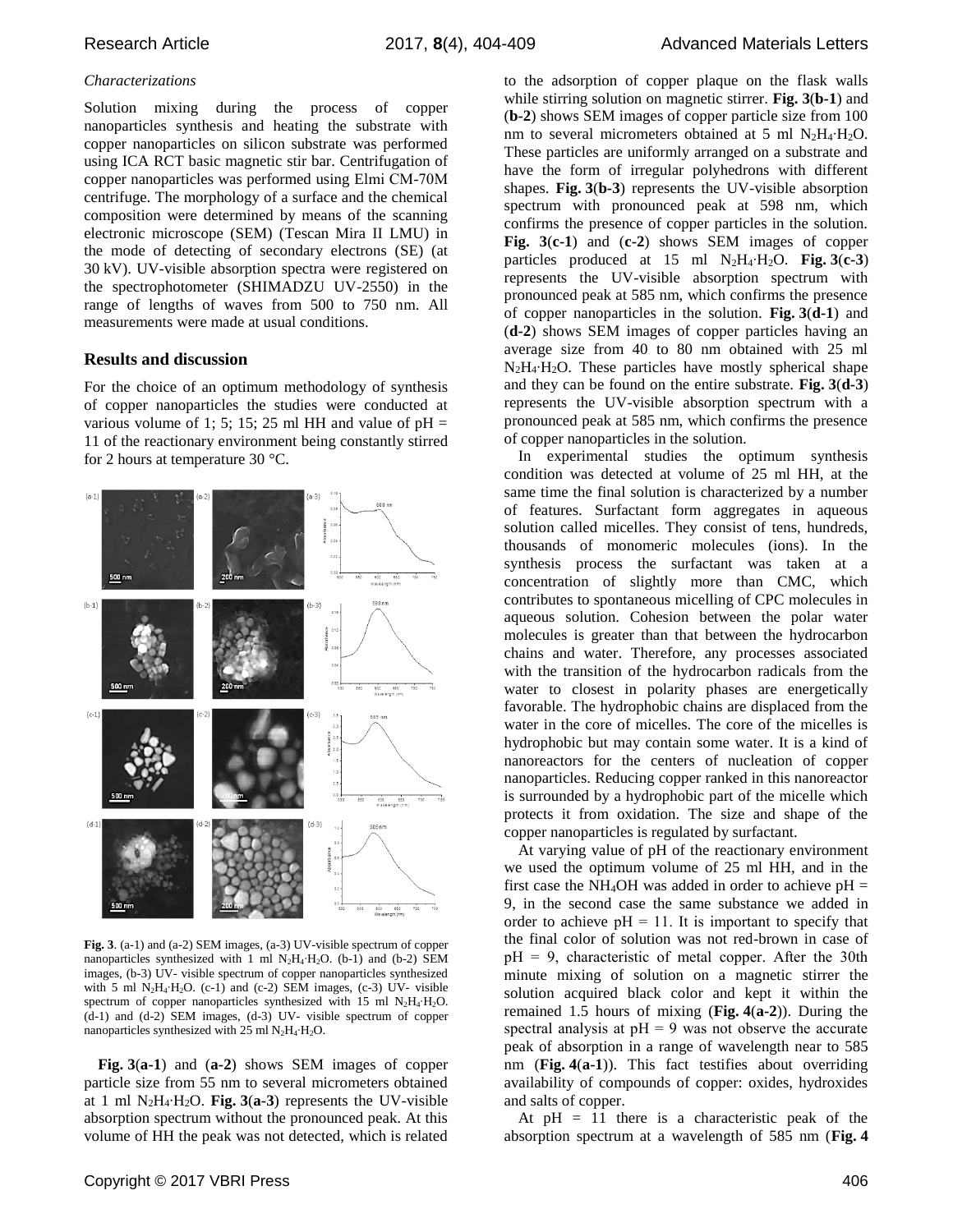$(b-1)$ ). As a result of chemical reaction in case of  $pH = 11$ the deposit of red-brown color (**Fig. 4**(**b-2**)) characteristic of metal copper was formed (that was proven by means of spectrophotometry). The deviation of pH to lower area significantly changes the reaction products, resulting in not detecting the copper particles.



**Fig. 4.** (a-1) the end solution and (a-2) UV-visible spectra of copper nanoparticles synthesized at pH = 9, 25 ml N<sub>2</sub>H<sub>4</sub>⋅H<sub>2</sub>O; (b-1) the end solution and (b-2) UV-visible spectra of copper nanoparticles synthesized at pH = 11, 25 ml  $N_2H_4·H_2O$ .

Based on the aforesaid, the most optimum for the synthesis of copper nanoparticles is the reactionary environment at  $pH = 11$ . This conclusions is made on the bases of the follow facts as the characteristic for metal copper and the absorption peak is positioned in UVvisible area (with a wavelength of 585 nm).

To conduct the study the solution with optimal conditions of synthesis at volume of 25 ml HH and value of  $pH = 11$  of the reactionary environment was selected (**Fig. 5**).

When heating a sample for 5 minutes at a temperature 100 °C the visibility of the copper nanoparticles was much better, They have not been vague and were well discerned (**Fig. 5**(**a**)). And when heating to the temperature 100 °C for 30 minutes, the long crystals are formed (**Fig. 5**(**b**)). Presumably, it is a copper salts and a residual quantity of surfactants, that could be formed and react due to the longer heating of the substrate. One can see that studied product have acicular, irregular crystalline structure located in a chaotic manner. The diameter of the crystals ranges from 120 to 350 nm.



**Fig. 5**. SEM images of the synthesis products on a silicon substrate after heating at a temperature 100 °C for (a) 5 min and (b) 30 min.

It follows that the most optimum time of heating of a sample for SEM studies at a temperature 100 °C for 5 minutes.

The obtained chemical structure of sample of copper nanoparticles on substrates was studied by means of SEM. The study of the chemical composition of these films was made in various places of her surface (**Fig. 6**). Data have been written down in **Table 1**.



**Fig. 6.** SEM image of synthesis products on a silicon substrate after heating at a temperature 100 °C for 5 min.

**Table 1.** The chemical composition of products of copper nanoparticles synthesis on Si substrate (all results in weight %).

| Point No                | C      | Cl   | $\mathbf{C}\mathbf{u}$ | Result |
|-------------------------|--------|------|------------------------|--------|
|                         | 52.73  | 2.21 | 45.07                  | 100.00 |
| $\mathbf{2}$            | 52.26  |      | 47.74                  | 100.00 |
| 3                       | 55.78  | 1.69 | 42.53                  | 100.00 |
| $\overline{\mathbf{4}}$ | 93.75  | 6.25 |                        | 100.00 |
| 5                       | 92.35  | 7.65 |                        | 100.00 |
| 6                       | 92.78  | 7.22 |                        | 100.00 |
|                         | 100.00 |      |                        | 100.00 |
|                         |        |      |                        |        |

The hydrazine hydrate is a kinetic active reducer allowing to carry out synthesis of copper nanoparticles under normal conditions. Absence of the stabilizing agent leads to formation of large units, therefore in this work we applied the stabilizing cationogenic surfactant CPC.

In this paper we applied a complexing ligand – ammonia. The interaction between copper ions and ammonia has a step character according to the chemical reaction (**2**):

$$
Cu^{2+} + NH_3 \longrightarrow [Cu(NH_3)]^{2+}
$$
  
\n
$$
Cu^{2+} + 2NH_3 \longrightarrow [Cu(NH_3)_2]^{2+}
$$
  
\n
$$
Cu^{2+} + 3NH_3 \longrightarrow [Cu(NH_3)_3]^{2+}
$$
  
\n
$$
Cu^{2+} + 4NH_3 \longrightarrow [Cu(NH_3)_4]^{2+}
$$
 (2)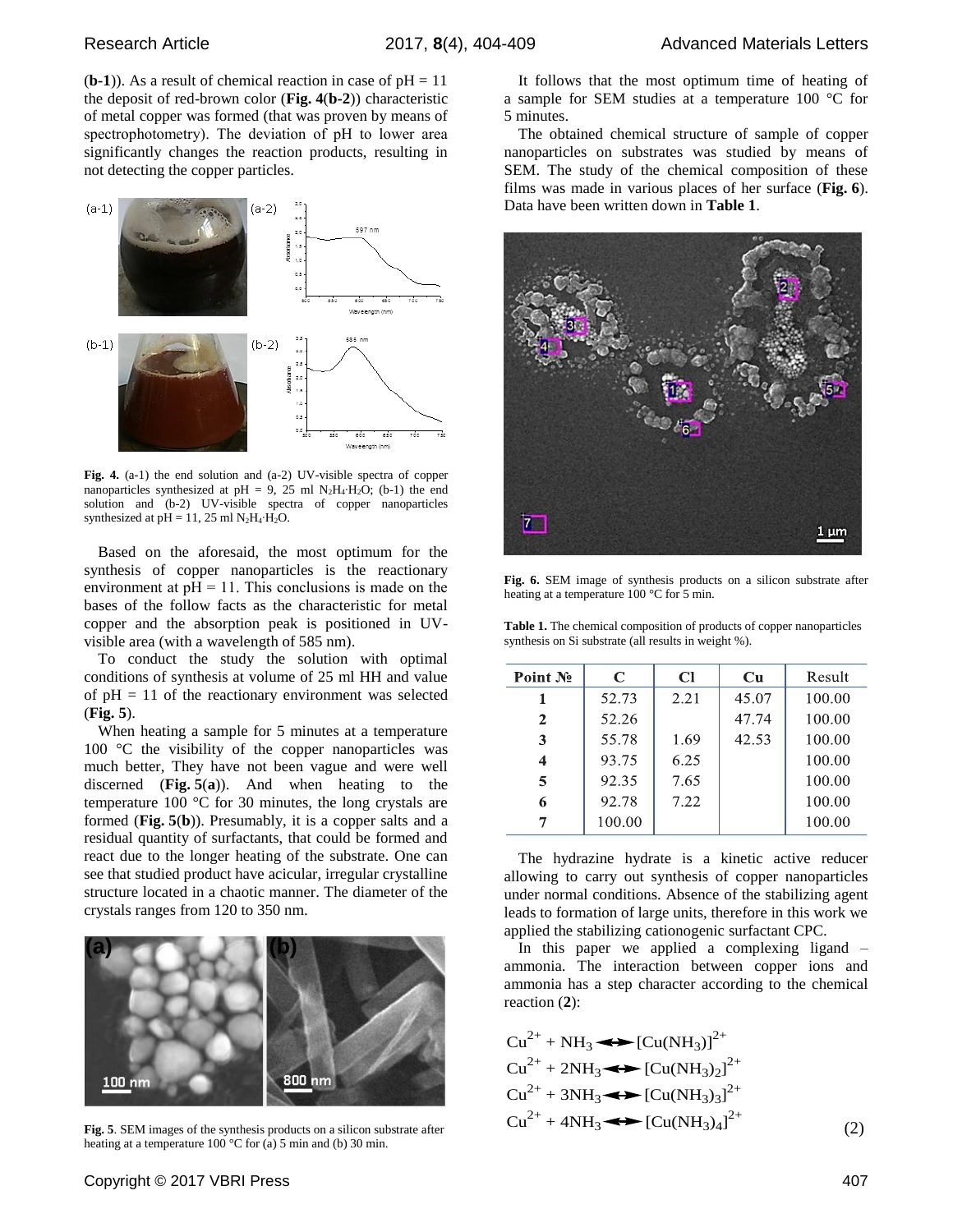Therefore, a mixture of several ammoniates of copper will be present in solution whose quantitative ratios depend on the concentration of ammonia. Reaction of reduction of copper from copper chloride (II) by means of HH depends on value of pH of the reactionary environment as it affects character of formation of end products. It proceeds in the alkaline environment and it is described according to the chemical reaction (**3**):

$$
CuCl2+N2H4+2NH4OH = Cu++N21+2H2O +2NH4Cl
$$
 (3)

The synthesized copper nanoparticles with CPC contain the inside layer, connected with hydrophilic groups and the external layer is connected with hydrophobic groups in aqueous solution. Thus, presence of CPC forms an inside and external layer around copper nanoparticles being at the same time the stabilizing agent.

## **Conclusion**

We developed and offered a methodology of the synthesis of copper nanoparticles by use of chemical reduction method at the room temperature with use as a reduction of hydrate hydrazine. During the study, it was found that the change of volume of reduction agent (HH) and values of pH of the reactionary environment are the most important factors for producing of copper nanoparticles with certain characteristics. In the analysis of studies conducted by means of SEM, it was found that the copper nanoparticles with a stable smallest size from 40 to 80 nm can be obtained at volume of 25 ml HH and value of  $pH = 11$  of the reactionary environment. It was found that this volume and value pH are optimal to obtain the best product. Obtained at these conditions copper nanoparticles have a similar size, shape, and this method is characterized by a good reproducibility. It was found that changing the volume of reduction agents, we can influence not only size of the stable nanoparticles but also on their shape. It is consistent with literature data. This methodology is a simple and cheap method of synthesis without application of complex installations, inert gases and additional heating that can be actually and economically advantageous in production of copper nanoparticles in large volumes.

#### **Acknowledgements**

This work was supported by grant of the Russian Science Foundation (project no. 14-12-00275) and the National Research Saratov State University.

#### **References**

- 1. Pettifer, R. Metal Clusters in Catalysis; Gates, B.; Guezi, L.; Knosinger, H, Elsevier (Eds.); N.Y.: USA, **1986**, p.234. **DOI:** [10.1016/s0167-2991\(08\)65377-x](#page-0-0)
- 2. Parlak, O.; Seshadri, P.; Lundstrom, I.; Turner, A.P. F., Tiwari, A.; *Advanced Materials Interfaces*, **2014**. **DOI:** 10.1002/admi.201400136
- 3. Jang, S.; Seo, Y.; Choi, J.; Kim, T.; Cho, J.; Kim, S.; Kim, D.; *Scr. Mater*., **2010**, *62*, 258. **DOI:** [10.1016/j.scriptamat.2009.11.011](http://dx.doi.org/10.1016/j.scriptamat.2009.11.011)
- 4. Kawamura, G.; Alvarez, S.; Stewart, I.; Catenacci, M.; Chen, Z.; Yoon-Cheol, H.; *Sci. Rep*., **2015**, *5*, 18333. **DOI:** 10.1038/srep18333
- 5. Park, B.; Kim, D.; Jeong, S.; Moon, J.; Kim, J.; *Thin Solid Films*., **2007**, *515(19)*, 7706–7711. **DOI:** [10.1016/j.tsf.2006.11.142](http://dx.doi.org/10.1016/j.tsf.2006.11.142)
- 6. Jang, S.; Seo, Y.; Choi, J.; Kim, T.; Cho, J.; Kim, S.; *Scr. Mater*., **2010**, *62(5)*, 258-261. **DOI:** [10.1016/j.scriptamat.2009.11.011](http://dx.doi.org/10.1016/j.scriptamat.2009.11.011)
- 7. Eastman, J.; Choi, S.; Li, S.; Yu, W.; Thompson, L.; *Appl. Phys. Lett*., **2001**, 718. **DOI:** [10.1063/1.1341218](http://dx.doi.org/10.1063/1.1341218)
- 8. Brege, J.; Hamilton, C.; Crouse, C.; Barron, A.; *Nano Lett*., **2009**, *9*, 2239.
- **DOI:** 10.1021/nl900080f 9. Singh, P.; Katyal, A.; Kalra, R.; Chandra, R.; *Tetrahedron Lett*., **2008**, *49*, 727.

**DOI:** [10.1016/j.tetlet.2007.11.106](http://dx.doi.org/10.1016/j.tetlet.2007.11.106)

- 10. Dragoia, B.; Ungureanua, A.; Chirieaca, A.; Ciotoneaa, С.; Rudolfa, С.; Royerb, S.; Dumitriua, E.; *Elsevier*, **2014**, 35. **DOI:** [10.1016/j.apcata.2014.11.016](http://dx.doi.org/10.1016/j.apcata.2014.11.016)
- 11. Valodkara, M.; Jadeja, R.; Thounaojam, M.; Devkar, R.; Thakore; S.; *Mater. Chem. Phys*., **2011**, *128*, 83-89. **DOI:** [10.1016/j.matchemphys.2011.02.039](http://dx.doi.org/10.1016/j.matchemphys.2011.02.039)
- 12. Ashutosh Tiwari, Atul Tiwari (Eds), In the Nanomaterials in Drug Delivery, Imaging, and Tissue Engineering, John Wiley & Sons, USA, **2013**.
- 13. Meghdadi, S.; Amirnasr, M.; Majedi, M.; Bagheri, M.; Amiri, A.; Abbasi, S.; Mereiter, K.; *Inorg. Chim. Acta*., **2015**, *437*, 64-69. **DOI:** [10.1016/j.ica.2015.08.006](http://dx.doi.org/10.1016/j.ica.2015.08.006)
- 14. Niasari, M.; Davar, F.; Mir, N.; *Polyhedron*, **2008**, *27*, 3514-3518. **DOI:** 10.1016/j.poly.2008.08.020
- 15. Bhattacharjee, C.; Purkayastha, D.; Das, N.; *Mater. Lett*., **2013**, 9*4*, 108-111.
- **DOI:** 10.1016/j.matlet.2012.12.047 16. [Limin,](http://www.sciencedirect.com/science/article/pii/S0021979796946470) Q.; [Jiming,](http://www.sciencedirect.com/science/article/pii/S0021979796946470) M.; [Julin,](http://www.sciencedirect.com/science/article/pii/S0021979796946470) S.; *J. Colloid Interface Sci*., **1997**, *186*, 498-500.
- **DOI:** [10.1006/jcis.1996.4647](http://dx.doi.org/10.1006/jcis.1996.4647) 17. Lin, S.; Geng, S.; Li, N.; Li, N.; Luo, H.; *Talanta*, **2016**, *151*, 106- 113.
- **DOI:** [10.1016/j.talanta.2016.01.028](http://dx.doi.org/10.1016/j.talanta.2016.01.028) 18. Khanna, P.; Gaikwad, S.; Adhyapak, P.; Singh, N.; Marimuthu, R.; *Elsevier*, **2007**, 4711-4714. **DOI:** [10.1016/j.matlet.2007.03.014](http://dx.doi.org/10.1016/j.matlet.2007.03.014)
- 19. Zhu, H.; Zhang, C.; Yin, Y.; *J. Cryst. Growth*., **2004**, 722-728. **DOI:** [10.1016/j.jcrysgro.2004.07.008](http://dx.doi.org/10.1016/j.jcrysgro.2004.07.008)
- 20. Vaseem, M.; Lee, D.; Hahn, Y.; *Mater. Chem. Phys*., **2011**, 334- 341.

**DOI:** [10.1016/j.matchemphys.2010.11.007](http://dx.doi.org/10.1016/j.matchemphys.2010.11.007)

- 21. Segawa, T.; Fukasawa, T.; Huang, A-N.; Yamada, Y.; Suzuki, M.; Fukui, K.; *Chem. Eng. Sci*., **2016**, *153*, 108-116. **DOI:** [10.1016/j.ces.2016.07.008](http://dx.doi.org/10.1016/j.ces.2016.07.008)
- 22. Solanki, J.; Sengupta, R.; Murthy, Z.; *Solid State Sci*., **2010**, *12*, 1560-1566.

**DOI:** [10.1016/j.solidstatesciences.2010.06.021](http://dx.doi.org/10.1016/j.solidstatesciences.2010.06.021)

- 23. Fan, G.; Ren, S.; Qu, S.; Wang, Q.; Gao, R.; Han, M.; *Opt. Commun*., **2014,** *330*, 122-130. **DOI:** [10.1016/j.optcom.2014.04.006](http://dx.doi.org/10.1016/j.optcom.2014.04.006)
- 24. Park, B.; Jeong, S.; Kim, D.; Moon, J.; Lim, S.; Kim, J.; *J.Colloid Interface Sci*., **2007**, *311*, 417.
- **DOI:** [10.1016/j.jcis.2007.03.039](http://dx.doi.org/10.1016/j.jcis.2007.03.039) 25. Ashutosh Tiwari, Y.K. Mishra, H. Kobayashi, A.P.F. Turner (Eds), In the Intelligent Nanomaterials, 2nd Edition, John Wiley & Sons, USA, **2016**.
- 26. Najafi, M.; Abbasi, A.; Masteri-Farahani, M.; Janczak, J.; *Polidron*, **2015**, *93*, 76-83.
- **DOI:** [10.1016/j.poly.2015.03.038](http://dx.doi.org/10.1016/j.poly.2015.03.038) 27. Egorova, E.; Revina, A.; *Elsevier*, **2000**, *168*, 87.
- **DOI:** [10.1016/S0927-7757\(99\)00513-0](http://dx.doi.org/10.1016/S0927-7757(99)00513-0) 28. Mandal, S.; De, S.; *Mater. Chem. Phys*., **2016**, 1-29.
- **DOI:** [10.1016/j.matchemphys.2016.08.046](http://dx.doi.org/10.1016/j.matchemphys.2016.08.046) 29. Heshmatpour, F.; Abazari, R.; Balalaie, S.; *Tetrahedron*, **2012**, *68*, 3001-3011. **DOI:** [10.1016/j.tet.2012.02.028](file:///D:/19-4-13/2016/AML%20Journal/2017/February-2017/Formating%20DOC/Nov-2016/26-11-2016/10.1016/j.tet.2012.02.028)